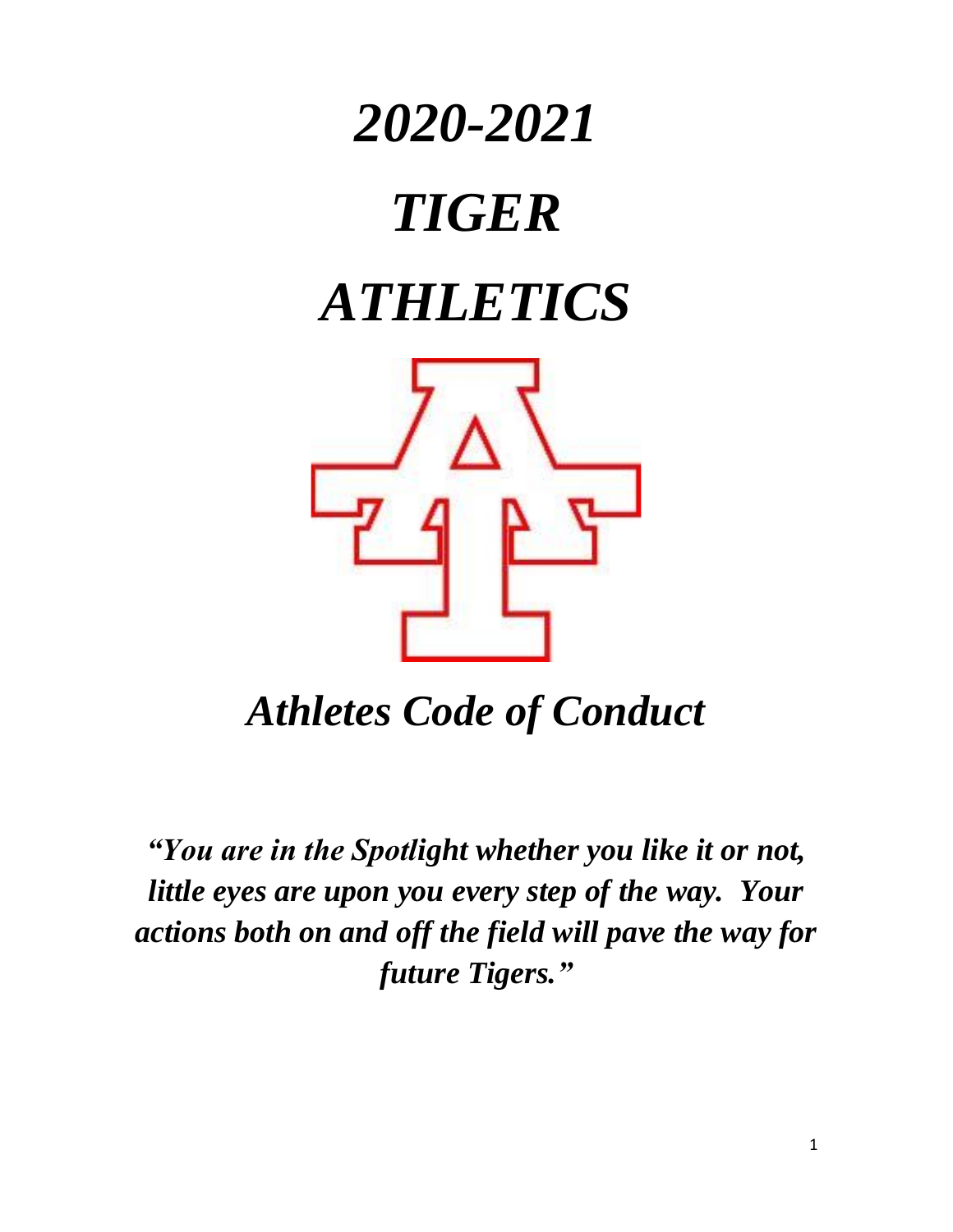## **PURPOSE**

This handbook is written to clarify the rules and guidelines in the AISD athletic program for grades nine through twelve. This handbook is not meant to eliminate communication between athletes and coaches, but to make certain the lines are open and there are as few "gray" areas as possible. If you are unsure about whether or not something is handled properly, I strongly urge you to come and see me immediately. The statements and rules herein will supersede the general Student Body Handbook, for all athletes in the athletic program. Remember, athletic participation is considered a privilege, and expectations of athletes are higher than those of non-athletes.

### **PHILOSOPHY**

Athletics are an integral and desirable part of the total educational process for those students who choose to participate. The process of athletics is an important factor, not just the end result of winning or losing. We will do everything possible to win. We will coach to win, teach to be winners, and build character through the drive to win by the rules. Strong character, responsibility, leadership, discipline, teamwork and respect for oneself and others are valuable assets developed through athletic participation. Athletes will also develop a competitive attitude toward successful achievement that will continue throughout life. Attitude, discipline and work ethic are the most important intangibles in the program. Participation in any sport in our program is optional and shall not be required; however, for those who choose to participate in the program, stringent rules involving behavior, discipline, hard work and academic achievement are involved and strictly enforced.

### **OBJECTIVES**

The general goal of the athletic program is to make athletics a positive learning experience for all who are involved. It is our belief that if the objectives listed below are attained, we will reach this goal.

- 1. Compete with the expectation and intent to win
- 2. Promote sportsmanship
- 3. Promote physical fitness
- 4. Promote a positive self-concept
- 5. Provide an avenue for student and community involvement
- 6. Provide the leadership necessary to develop a strong character
- 7. Provide an environment where athletes will learn self-discipline
- 8. Provide a positive way of influencing peers
- 9. Teach and demonstrate the importance of goal setting
- 10. Promote education with the goal of graduation and advancing beyond
- 11. Distinguish the difference between getting an education and getting a diploma (There is a difference.)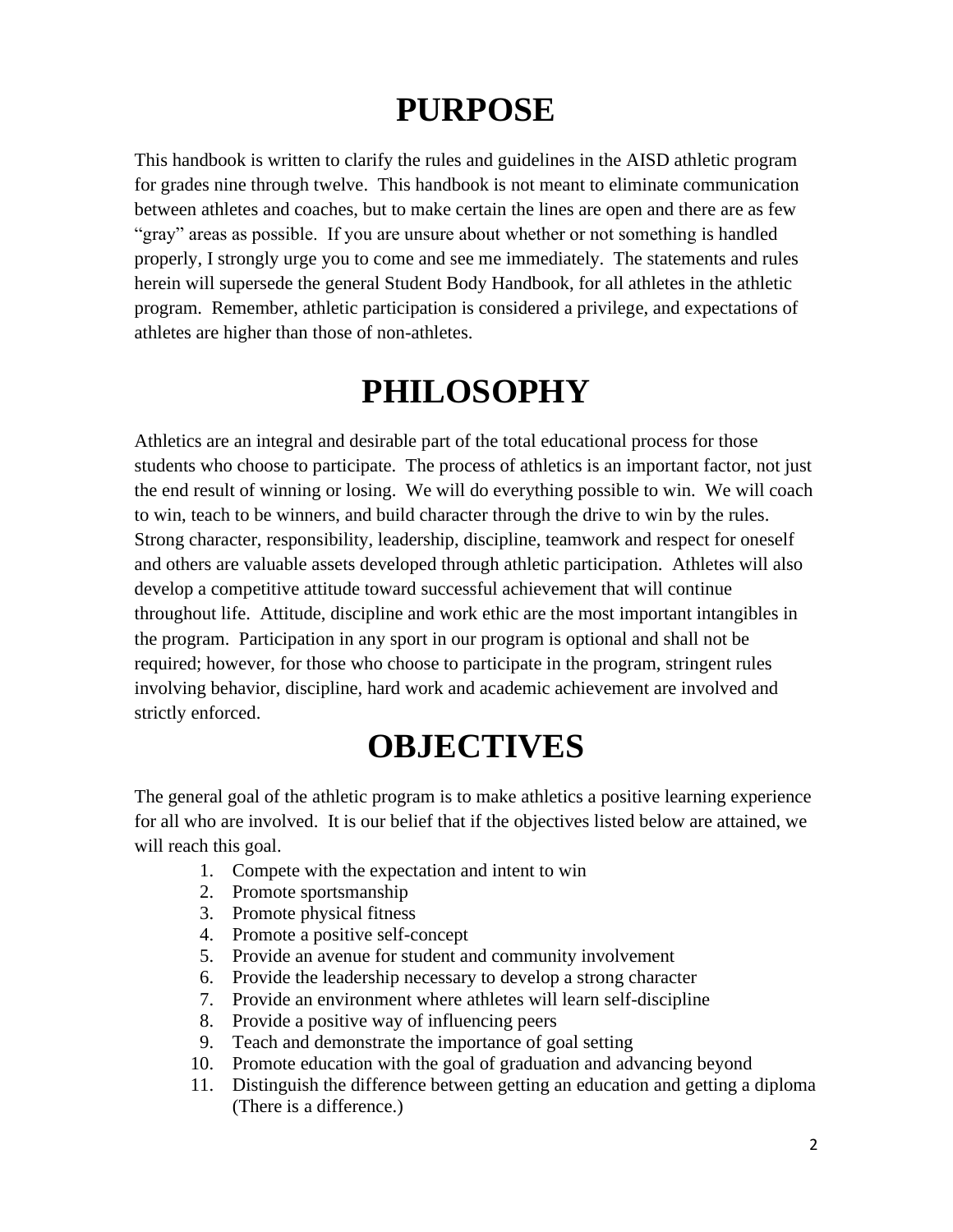## **ASSUMPTIONS (Role of Players)**

Assumptions – that which is taken for granted.

It is important that you understand that we are making four assumptions. The program is developed with these assumptions paramount in our mind. If you are not in complete agreement with all four of these assumptions it is best for you not to ever begin the program because there will be constant problems. The assumptions explain to you where the coaches are trying to go with the program. If you are trying to go in a different direction then you and the coach will never be able to work together.

1. *We assume you want to be the best athlete you can be*. This is important because when our coaches look at you they see what you could and should be and will push you to achieve your maximum. Our coaches understand that "Permissiveness is neglect of duty". You will never be allowed to settle for less than your best.

*2. We assume that you want to play on a CHAMPIONSHIP TEAM*. Our practices, our offseason, and our summer programs are designed to produce a champion. You understand that decisions made are made with the priority being team and the individual must and will come second. Players must understand the position they play will be where they help the team the most and may or may not be where they or their parents want them to play.

3. *We assume you expect to graduate with the highest grades that you are capable of making.* We will not simply try to keep you eligible; you will be pushed to make the highest grades and to establish a quality education. You will be held accountable for your actions as the team will rely on you to hold up your end of the deal. You will be expected to improve your vocabulary on a weekly basis.

4*. We assume you want to become a better person. You understand that you represent our team.* You may very well be the only player on the team that some people ever know. Your character is a direct reflection of our program. We assume that you understand that you will always be a member of our athletic program. You will understand that there are many benefits that go along with being a member of the team. We will help you become all you can be off the field as well as on the field.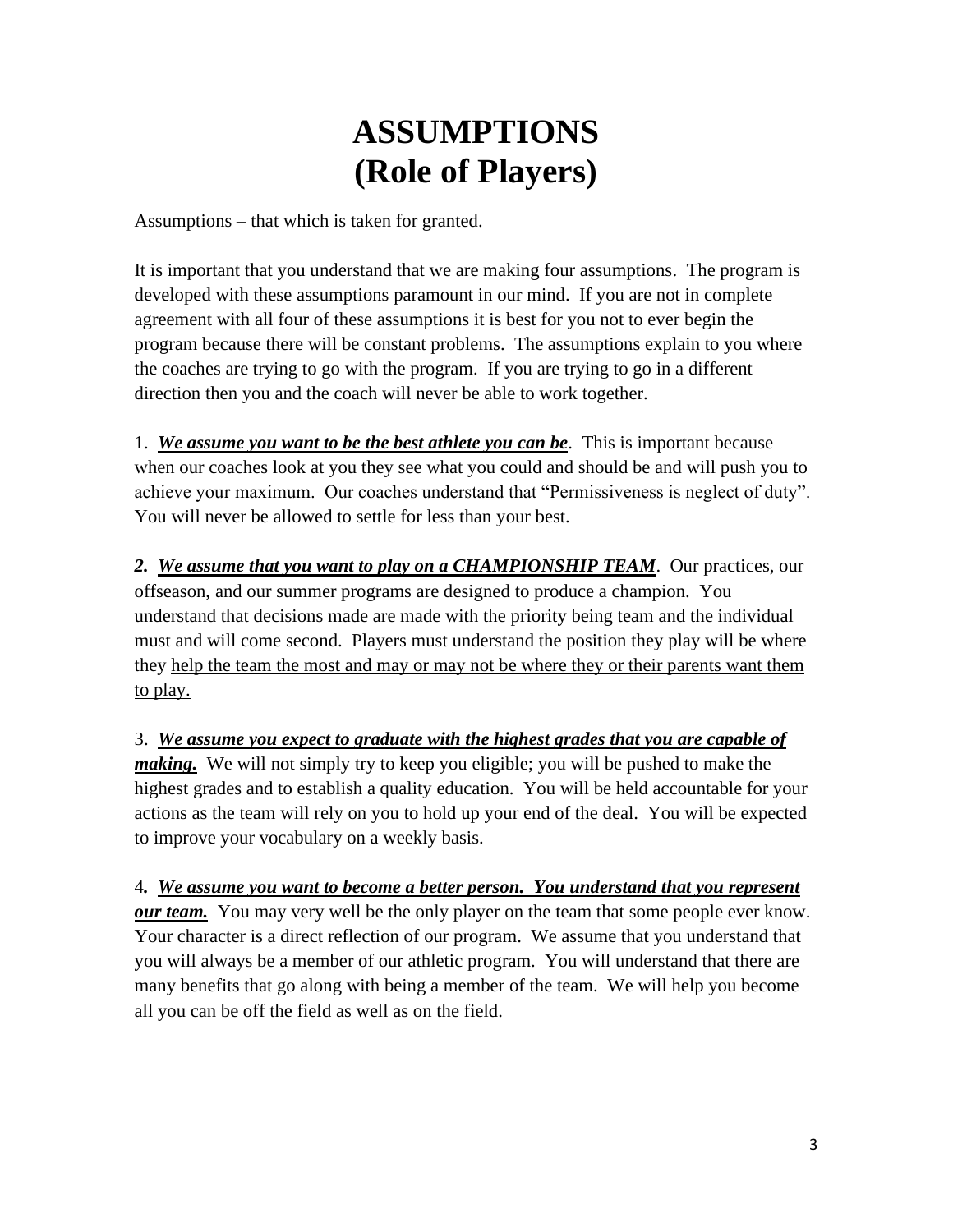## **PLAYER EXPECTATIONS**

#### I. General

Two expectations

1. ATTENDANCE 2. ATTITUDE

### A. Attendance:

*Come every day on time*. If you cannot physically practice come dress out and encourage your teammates. They will think highly of you if you attend even when you are injured or sick.

If you cannot attend practice, *you will be expected to call and let a coach know*. Since we expect every player to be at practice, if you do not call we fear the worst. Take the extra time and effort to call and let us know. *Do not send a message by other players*. It is your obligation and you will be held accountable.

You must come to work-out every day to reap the benefits. Irregular attendance makes it difficult or impossible for you to be a part of a team.

Consequences: If you do not come and do not call in, there is a strong possibility that you will not be allowed to play in the contest for that week. It is based on individuals and not on a general team. It has a great deal to do with attitude. A person who missed once with what turns out to be an acceptable reason will be judged less harshly than that of chronic absentee or tardy. Accountability will be assessed and determined by the Coach.

| General Rule/Example: | 10 gassers for an unexcused absence |
|-----------------------|-------------------------------------|
|                       | 5 gassers for an excused absense    |

### B. Attitude:

Come every day with expectations of something great happening. "*You do not sing because you are happy – you are happy because you sing*." We feel that you cannot teach a person who does not want to learn.

Losers view the player/coach relationship as a competition . . . i.e. player is trying to do as little as is necessary – coach is trying to get more.

Winners see player/coach relationship as a co-operative effort to make the player the best that he can be.

Have great expectations daily! Be Coachable!! Consequence: Attitude – If you have an attitude detrimental to practice or team, you will be eliminated from practice.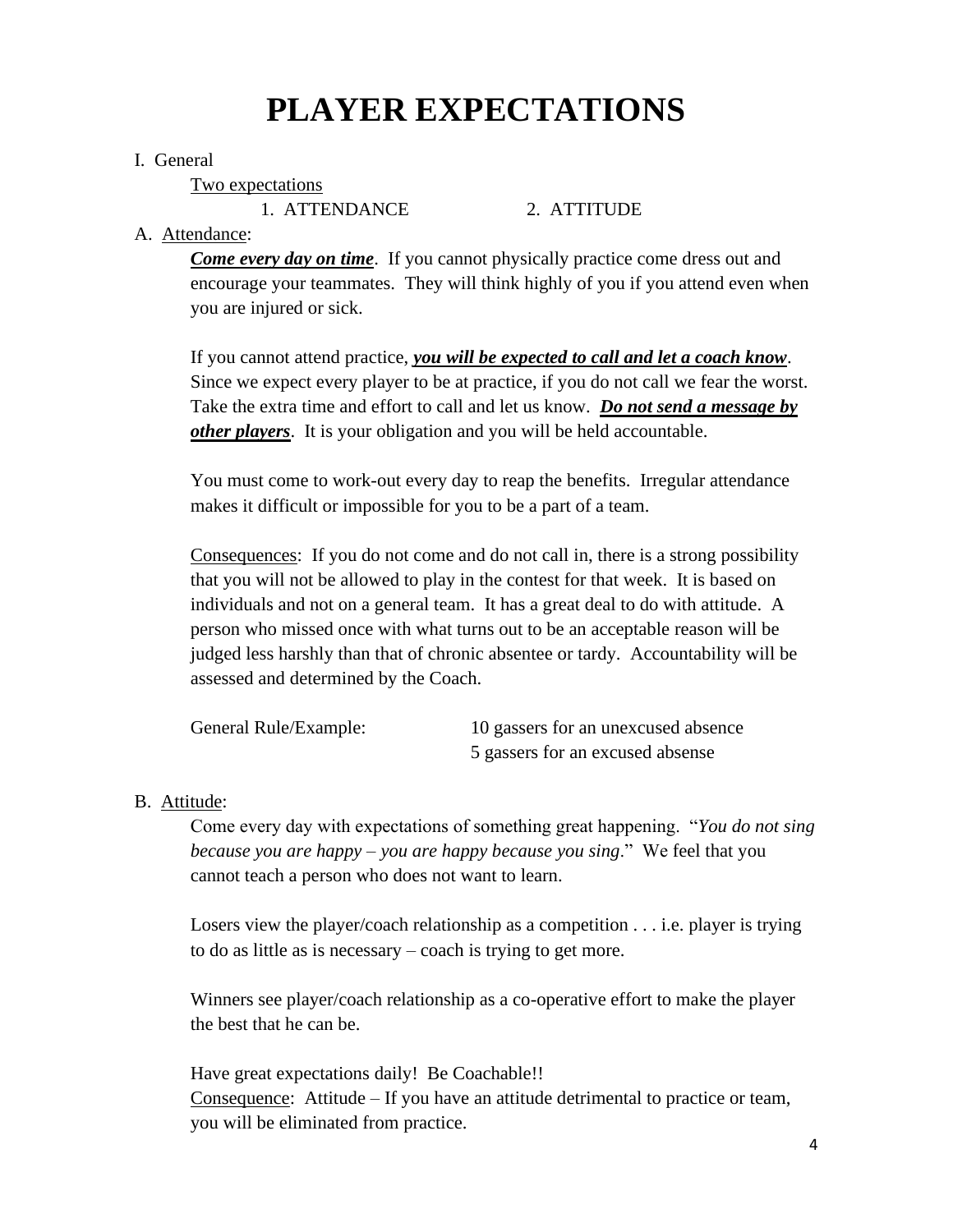Attendance and Attitude are choices that you as athletes make.

Know the difference between pain and injury – Pain is inevitable.

II. On Field Expectations

Two expectations **A.** Effort **B.** Compete

#### A. Effort:

You are expected to give great effort on every play. 110% is not the goal. How close to 100% can you get is the goal. You decide on each play, each drill, exactly how much effort you will give. Effort is simply a habit. A player who gives 100% every play with less ability is often more productive than a more talented player who gives  $100\%$  only under ideal conditions.

If you cannot go 100% tell your coach. I do not want 90% – I want either 100% or  $0\%$  – all or none. During practice – get in the habit of giving  $100\%$  – Take each play, each drill one at a time – MAKE EFFORT A HABIT.

Consequence: Not giving effort you will be replaced with someone that will give the proper effort. We know you want to give 100% so obviously it is your physical conditioning that is preventing you from going 100%. Gassers at the end of practice will dramatically improve your conditioning. Those that give 100% every play get their conditioning during practice.

#### B. Compete:

"What you are watching when you see two teams competing is more a contest of will rather than skills. Skill will only come into play if one team is so superior in skill that the wills are never tested."

**Compete** to me means to stay true to your color. **Compete** means to expect and to prepare, practice and play to win. It is higher than participation. It is to empty yourself physically and mentally to achieve victory. It is to sacrifice individualism and "coolness" to be a part of something bigger than oneself. **Compete** means to not be afraid to make mistakes. **Compete** means to not fear failure. **Compete** means to always encourage, never criticize team mates.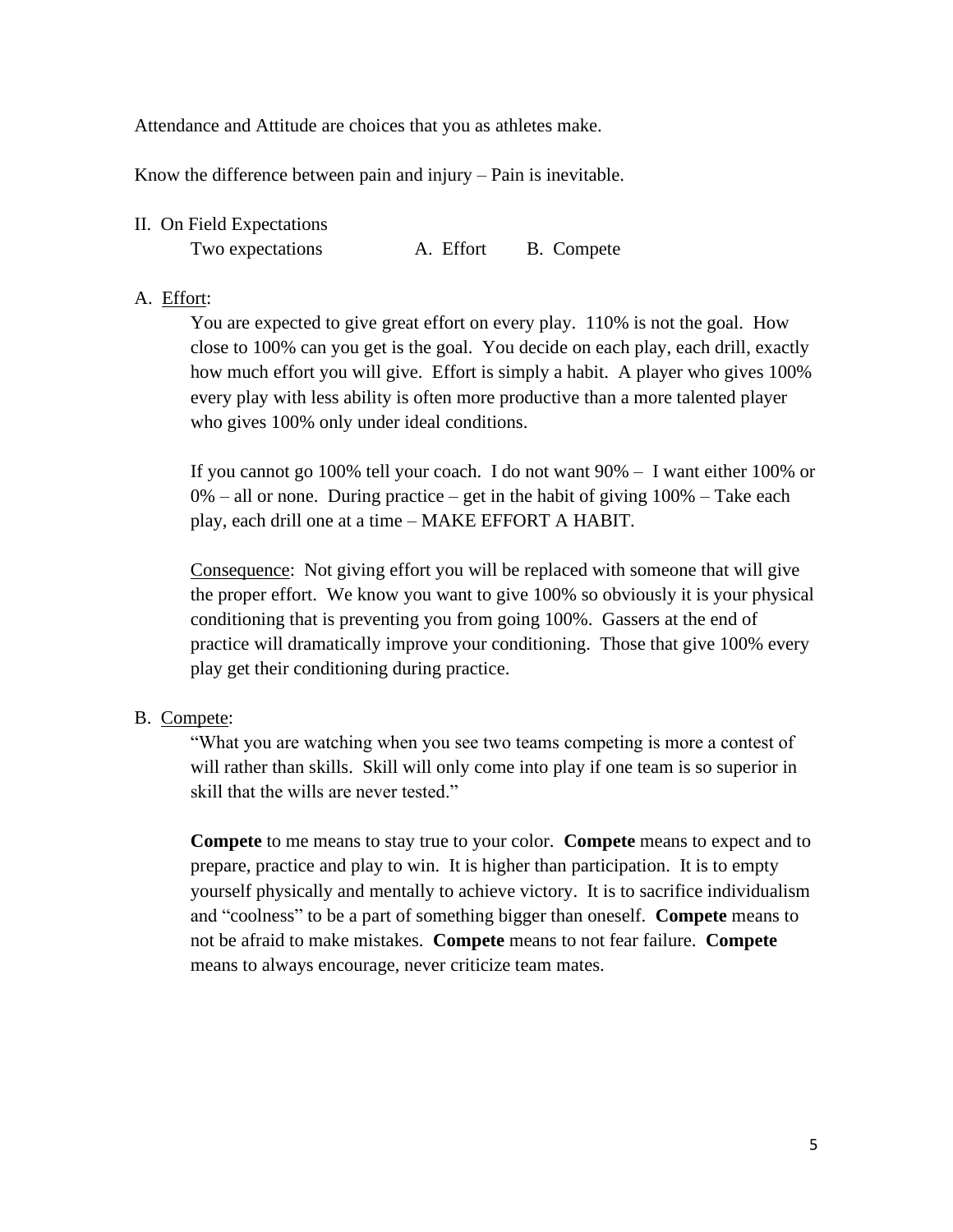Both of these expectations are choices you make. You choose whether to go 100% physically (effort) and 100% mentally (compete). With every choice there is a Consequence: the positive consequence with each is success, the negative is punishment sure enough to help you understand that the positive choice is not only better, but easier. It is tough to love.

III. Classroom – School Building

Vince Lombardi – "Winning is not a sometimes thing"

This is simply a habit. Be a winner in the classroom and in the school building. There are two parts to this:

A. Accountability B. Responsibility

#### A. Accountability:

You will be held responsible for all work that your teachers ask you to complete. We can help somewhat with your IQ by increasing your vocabulary, but most import being a winner in the classroom is giving 100% effort which means turning in assigned work.

#### B. Responsibility:

You are responsible for your actions. Breaking school or classroom rules are choices that you make and they must have consequences. You are a member of something great – being suspended for breaking rules hurts our team. You have chosen to be selfish. Use good judgment in the classroom and on the school grounds, always keeping team in mind. Remember, it is their ball and they can take it away.

Consequences: For poor choices. You will always have to accept teacher or school punishment. This could affect our team. If it is selfishness, you will be eliminated from the team, otherwise it will be handled on an individual player basis and always by the Head Coach.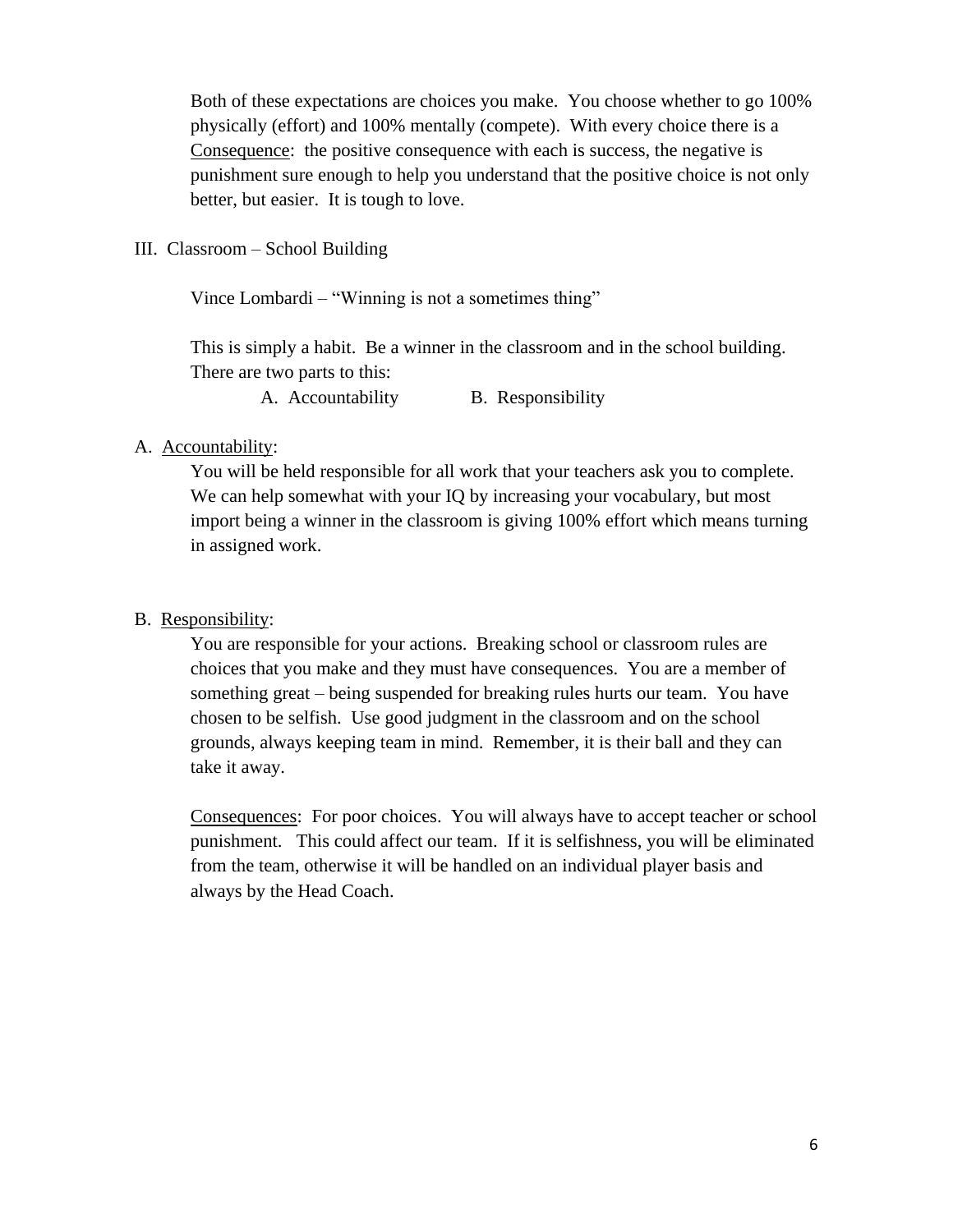### IV. Off Campus

### *Little Eyes Upon You*

*There are little eyes upon you and they're watching night and day. There are little ears that quickly take in every word you say. There are little hands all eager to do anything you do; And a little boy who is dreaming of the day he'll be like you.*

*You're the little fellow's idol; you're the wisest of the wise. In his little mind about you no suspicions ever rise. He believes in you devoutly, holds all that you say and do; He will say and do, in your way, when he's grown up like you.*

*There's a wide eyed little fellow who believes you're always right; And his eyes are always opened, and he watches day and night. You are setting an example every day in all you do, For the little boy who's waiting to grow up to be like you*

The above was written for fathers, but it is just as true for athletes. High School athletes emulate college and professional athletes, elementary emulates you. Make sure what they are imitating is positive.

#### Consequences of Poor Choices:

• Selfishness - You can be eliminated from the team. There is no cure except removal when you consistently put yourself above the team, you must be eliminated.

Symptoms of selfishness:

Chronic Tardy/Absent, Stealing, Fighting, Violation of Dress/Appearance Code, Class Misconduct, Chronic Complaining

If there are problems in the community, consequences are severe. You may be the only representative of our program that people see – You represent us – it is imperative that you keep that in mind at all times.

If you are arrested for misdemeanor – you will be suspended. Decision of Head coach, Athletic Director, and Principal. If you cause the program embarrassment by your actions you will be disciplined accordingly by the AD, which could result in a suspension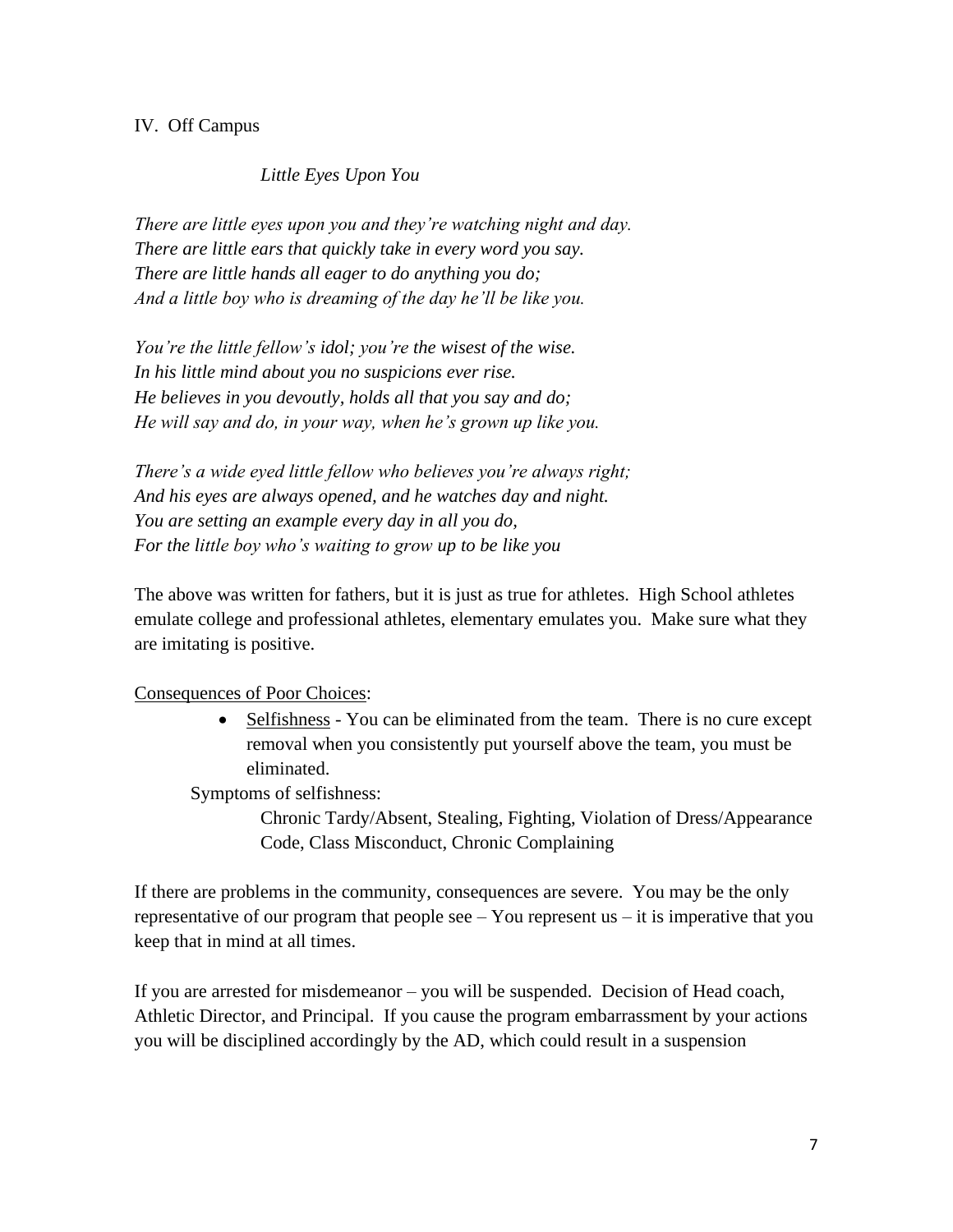## **DEPTH CHART AND PLAYING DECISIONS**

Important for you to understand who we will decide on Depth Charts as practice progresses. The following five points will be:

1. Knowledge of Assignment - We cannot and will not play people who do not know their assignments. Your position coach will spend extra time with you if you so desire. Everyone can and should know their assignments.

2. Hustle & Effort - Everyone will be expected to give 100% at all times. Your teammates will be giving 100% and they will expect you to do so also. Extra effort wins games. Everyone can give 100%.

3. Mental Toughness - We will discover thru practice who has a strong desire to intimidate our opponents. Football, imparticular, is a contact sport and it must be played with mental toughness. Everyone can hit.

4. Contribution to the Overall Team - The individual who motivates his Teammates to do better, is always enthusiastic and ready, will make a greater contribution than one who does not possess this quality. One boy or girl who hates to lose is an invaluable player. Everyone can be a team player. Everyone wants to win, but what we are looking for are people who can't live with losing.

5. Talent - If the above four characteristics are equal and they should be, then the young man who has the most talent, makes the most big plays, will start. However, talent will not enter into our evaluation until we look closely at the first four qualities. Obviously if you are injured it will be difficult for us to evaluate you.

My main concern is to be as fair as possible with you and to be truly honest. If you do not feel that you are being treated fairly. see your position coach. **Playing time on the Varsity level will NOT be discussed**. In the event you are still not satisfied, then come see me. I am here for the same reason you are:

- 1. See you get an education and a diploma. There is a difference between them.
- 2. See that you mature and grow as a man.
- 3. See that we have the best team possible.

Consequently, the best players, according to the criteria previously mentioned, will start. In closing, let me reiterate that our starters will be determined on the field/court by your performance and not by me. I have great respect for you and believe that you will know your assignments, give 100%, will be aggressive, and will be a team player. I will continue to believe this until you prove me different.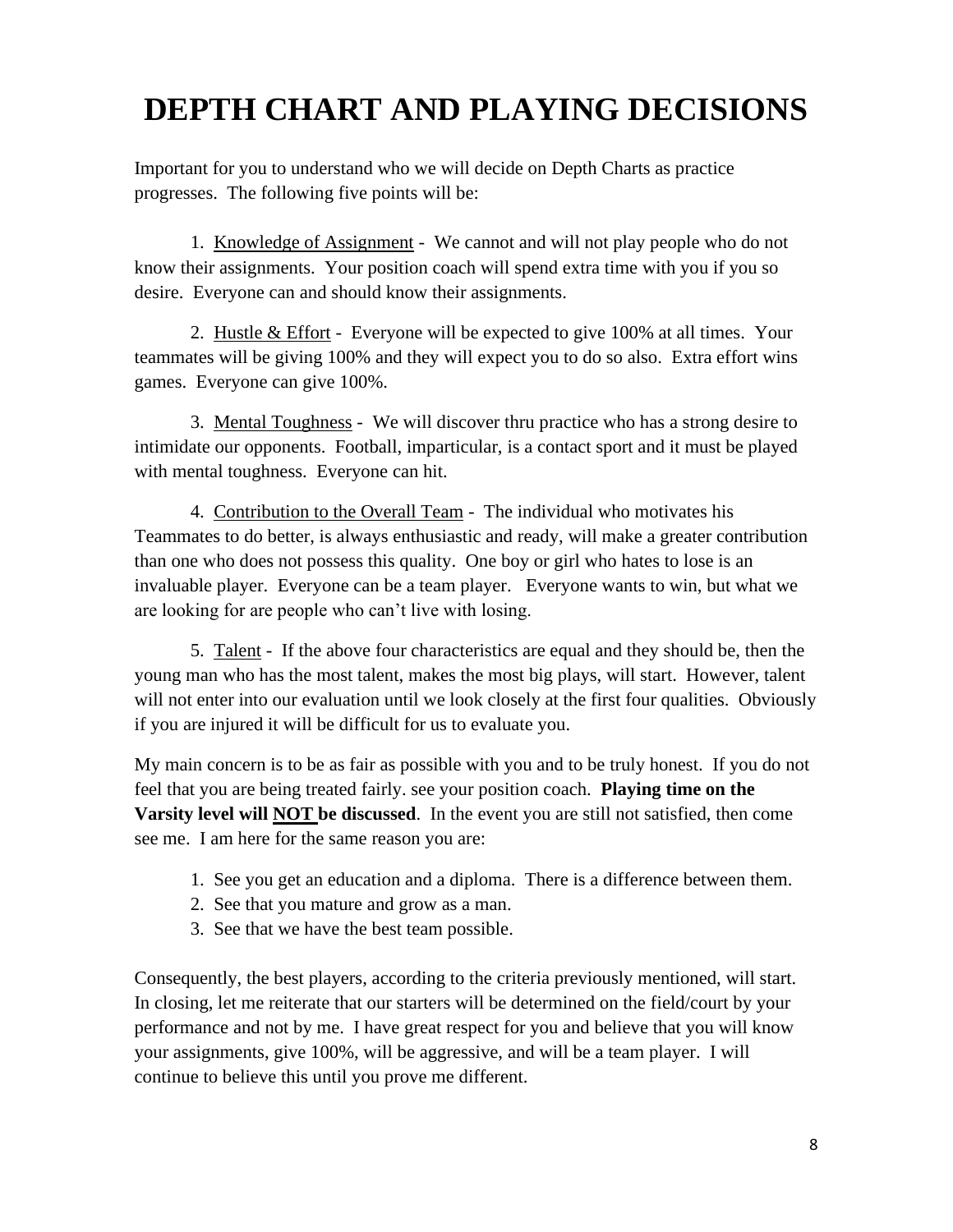## **PLAN FOR ACHIEVING ACADEMIC EXCELLENCE**

#### OBJECTIVE:

- --Academic Excellence
- --No failures
- --Each person reach highest standard

#### PLAN:

- 1. Daily academic period for all athletes.
- 2. Inform teachers to notify me if work is not being turned in and inappropriate attitude is being demonstrated. This will be done through our academic progress reports pads given to all teachers and through our Academic Advisors on the campus.
- 3. Set incentives for those athletes that maintain an "A" average for the six weeks grading period.
- 4. Teaching the students how to become responsible for their own actions.
- 5. Believing in them, so they will believe in themselves!
- 6. Stress the difference between getting a diploma and getting an education.
- 7. Encourage our athletes to set goals for plans after high school. It is our job to make sure the athlete is headed in the right direction for achieving his goal and also to notify his parents of his plans.

#### EVALUATION:

- --Check report cards and progress reports for grade improvements
- --Continue communication with teachers on athletes' progress.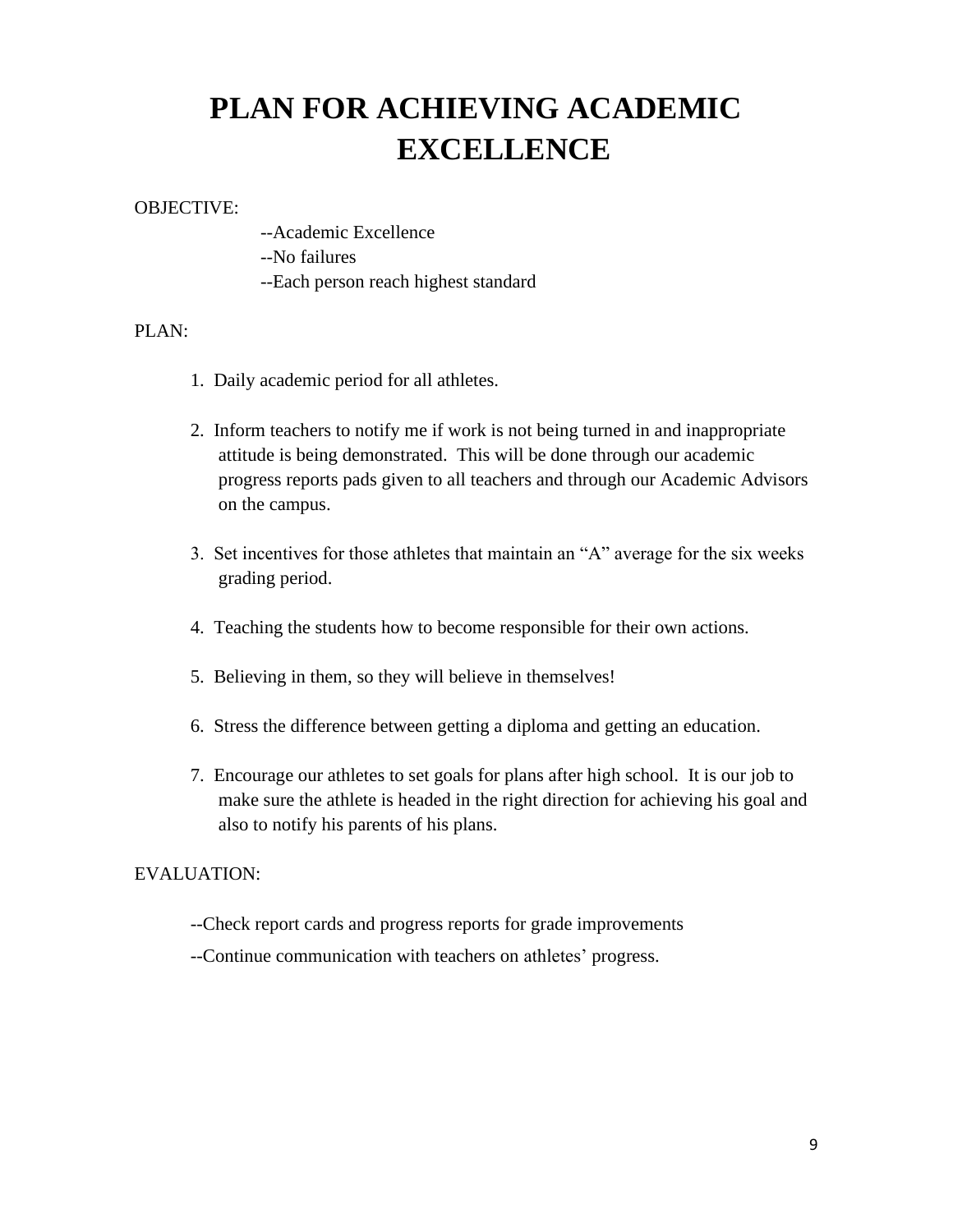# **EXPECTATIONS OF COACHES**

- 1. To be loyal to you in all areas
- 2. To be totally honest
- 3. To provide the leadership and training necessary to achieve our goals
- 4. To work you harder than you have worked before
- 5. To assist you in any way possible now and after you graduate
- 6. To treat you with respect as an athlete and as a person
- 7. To make all decisions predicated on what is best for the team, and then what is best for the individual
- 8. To do everything within our power to improve our facilities and make this the best place to go to school and provide an equal opportunity to participate in athletics.
- 9. To help you mature and grow as a man or woman
- 10. To help you reach your goals

# **THE TEN COMMANDMENTS OF AN ATHLETE'S PARENT**

- 1. Be positive with your son or daughter. Let him or her know they are accomplishing something by simply being a part of this team. To get something you have never had, you must do something you have never done. He or she will be worked hard and asked to do things ordinary teams do not do. We will not be ordinary!
- 2. Assure him or her that his role is important. Without him or her, working their hardest, the person in front of him or her will not improve and the team will suffer.
- 3. Support the coaches. They represent the authority directing this team. They are professionals and do not make decisions based upon personal biases. When the coaches are supported by the parents, the players will follow suit. It takes 10 minutes at the supper table to tear down what we as coaches spend the entire year building.
- 4. Encourage your son or daughter to follow team rules concerning drinking, curfews, discipline in the classroom, grades, etc. We as coaches must expect more from our athletes than we do the average student in the halls. The more sacrifice one makes for the team, the more the team means to him or her.
- 5. Insist on your son or daughter doing his best in the classroom. Every athlete on our team is a valuable asset to our program.
- 6. Parents must be team players also. Be careful not to develop envy toward other players because of their performances. Parent jealousy can and will devastate a team.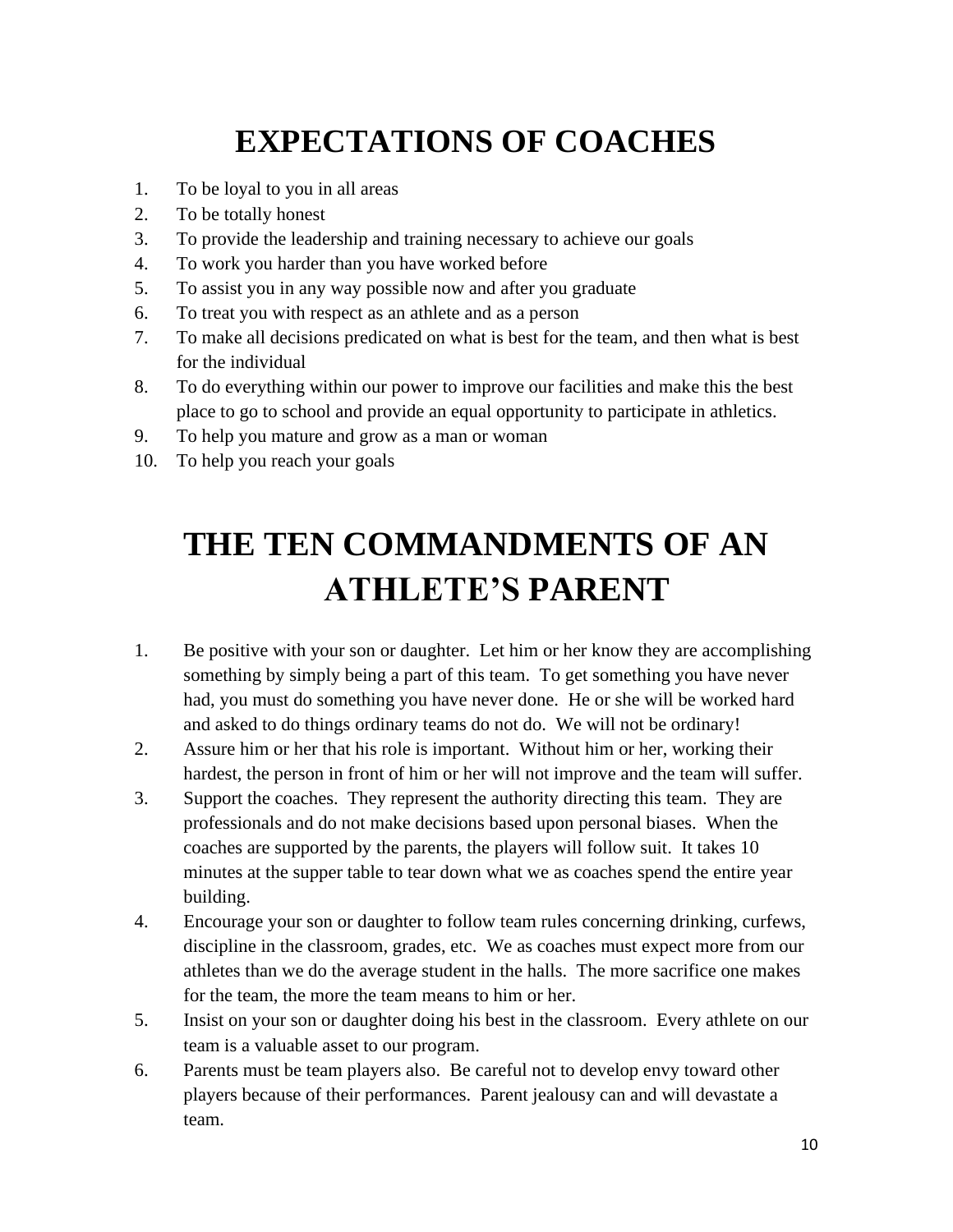- 7. Please respect the profession of coaching. Your son's or daughter's coaches are professionals that are with your child for virtually 12 months of the year. They know what your child's capabilities are. You may want to question a coach's decision, but to publicly slander judgments made by coaches is detrimental to the team.
- 8. Be an enthusiastic fan. Always display the class and pride for which we are known. Degrading a player, coach, official, or the rival is not representative of the tradition we would like to establish.
- 9. Expect your child to take responsibility for his and his team's actions. Give them all the credit for their achievements, but also hold them responsible when they make a mistake. Finding excuses for them starts bad habits and mistakes can only make us better when we acknowledge them and correct them, but not when we make excuses or ignore them.
- 10. Strive to understand the importance of the "TEAM" concept. You as a parent are a vital part of our team. When we are all believing in each other and supporting each other, all things are possible. We do not want to compete with you as parents for your child; we want you to be a part of us. Parents, players and coaches are what make up the "ANSON TIGERS"

## **TRANSPORTATION POLICY**

Members of the football program will always travel with the team. When appropriate, they will eat with the team, and on overnight trips they will stay with the team. The only possible exceptions to this policy are: another extracurricular activity, another school related event, a family emergency or special circumstances requiring the coach's discretion. The athlete's parent must be present for him to be released and a signed parental note is required. Students will not be released to ride with another student.

While traveling and staying overnight, the athletes must dress appropriately and act in a respectable manner. The dress code in the student handbook is applicable for all athletic events unless in athletic attire supplied by the school. Behavior is expected to be at its' best. People will judge Anson High School by our public displays. Therefore, we expect you to represent your school with pride and class.

*\*Cell phone policies may be decided by team Coach.*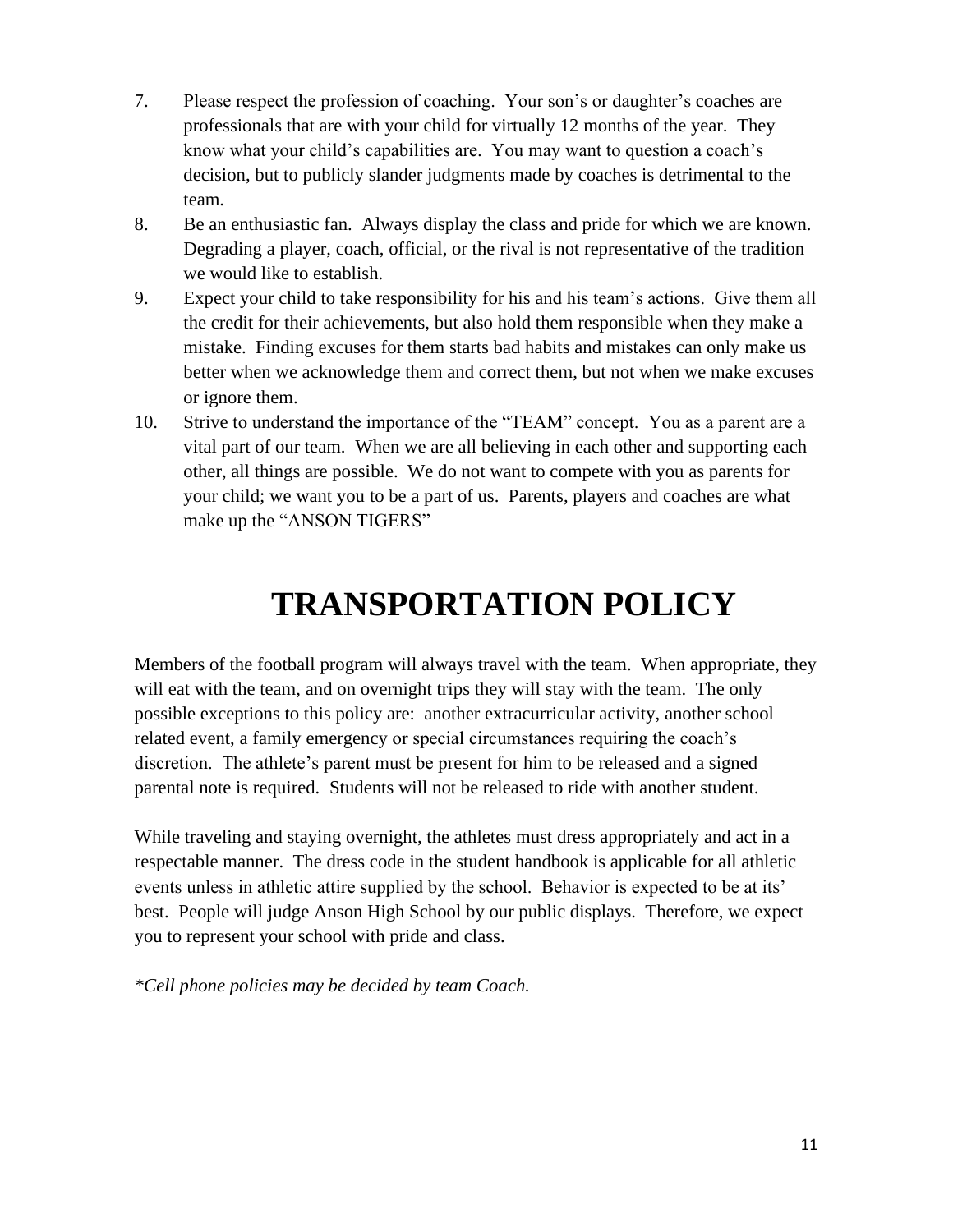## **LOCKER ROOMS**

Locker rooms will be kept neat by the athletes. All equipment/clothes must be stored in locked lockers. Anything left out will be confiscated. For each confiscated piece of equipment, the athlete will be held responsible for the loss and recovery of his equipment. The punishment will consist of running at the beginning or conclusion of workout. Offseason laundry will not be used in any after school workouts. Athletes will need another set of clothes outside of offseason.

### **Personal Fouls – (Deliberate 15 yd Penalty)**

### **(This is pertaining to Football specifically; other coaches of different sports may have different consequences for this behavior)**

This will not be acceptable for any reason. This type of action shows a lack of discipline by the athlete and directs attention to the individual players. If an athlete receives a Personal foul penalty (one which is deliberate) during the course of the game, he or she will be removed from the game for a minimum of a series, and not allowed to return until I feel the athlete has regained his composure. This removal from the game could last as little as a series or as much as the entire game, all is depending on the composure of the athlete.

If athlete is allowed to return and receives a second personal foul in the game, he or she will be removed from the rest of the game. The same applies to the athlete if they receive two fouls in back to back games.

We will also hold the athlete accountable after practice with  $10 - 110$  yd sprints, air raids, etc.

Examples: Kicking, punching, etc.

### **Drawing Attention to oneself on the Sidelines**

We will not tolerate an athlete drawing attention to oneself on the field or sidelines. If an athlete throws his equipment on the sidelines for any reason, the athlete will be suspended for the remainder of the game and also may be suspended from the next contest. The athlete will be given an option of turning in his equipment. If the athlete chooses to return to the team, he or she will be held accountable after practice.

Example: Throwing helmets, towels, etc.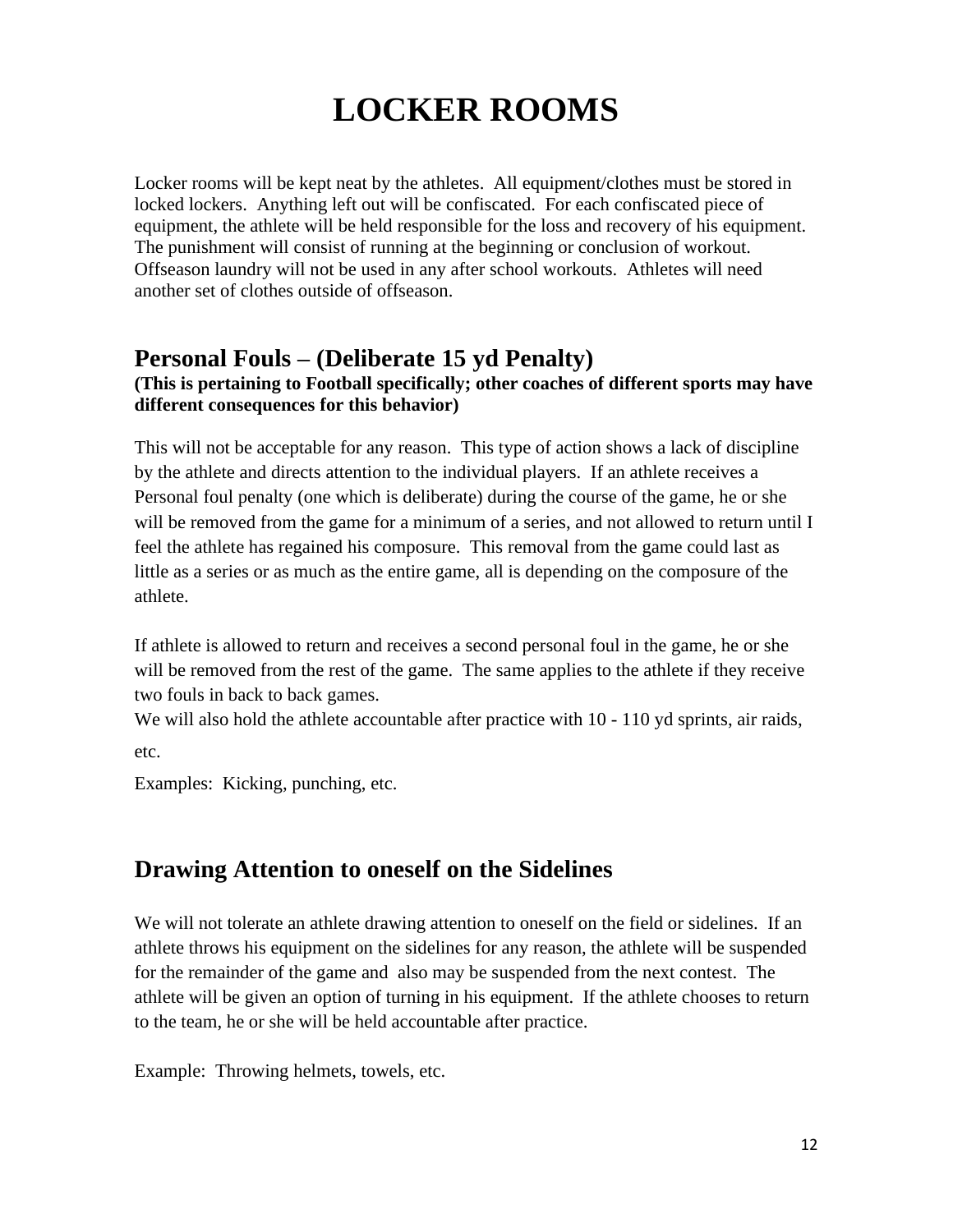## **Trainer Rule / Doctor's Appointments**

- Athletic Trainer has final say on all sport injuries
- Restrictions apply **TO ALL EXTRACURRICULAR EVENTS/ACTIVITIES**
- All protocols will be followed and documented
- Athletes must be referred by a coach, trainer, or physician
- Athlete will still dress out, attend all practices, attend all games, attend all team meetings (if they are to remain on the team)
- We prefer that for sports injuries that athletes utilize our network of resources that are designed to deal with athletic injury and rehabilitation. There are many benefits including (although not limited to): help with appointments, expertise, recovery rate, etc.) **HOWEVER THE FINAL SAY/DECISION IS THE PARENTS**.
- We recommend making any appointments to be outside of athletic period or practice time.
- Athlete must have note from doctor or parent to excuse him from participating during athletics. We assume athlete is good for workout if note is not presented. However, notes do not need to be habitual in order for athlete to improve.

## **Athletes Policy on Quitting a Sport**

No athlete may quit a sport without a 24 hour thinking period (excludes weekends) and a parent conference by his or her coach. A player who quits may be suspended indefinitely from that sport or the entry to the next sport. Any athlete that quits a sport in season must meet with the AD / Girls Coordinator on future plans to where he or she will be placed at that time. There is NO Medical Dismissal. An Athlete's injury does not dismiss him from the team.

*NOTE: Athletes will NOT begin organized practice in another sport while in the season of another sport. Example: NO practicing a sport with other players or coaches on school facilities while in the middle of the season in another sport.*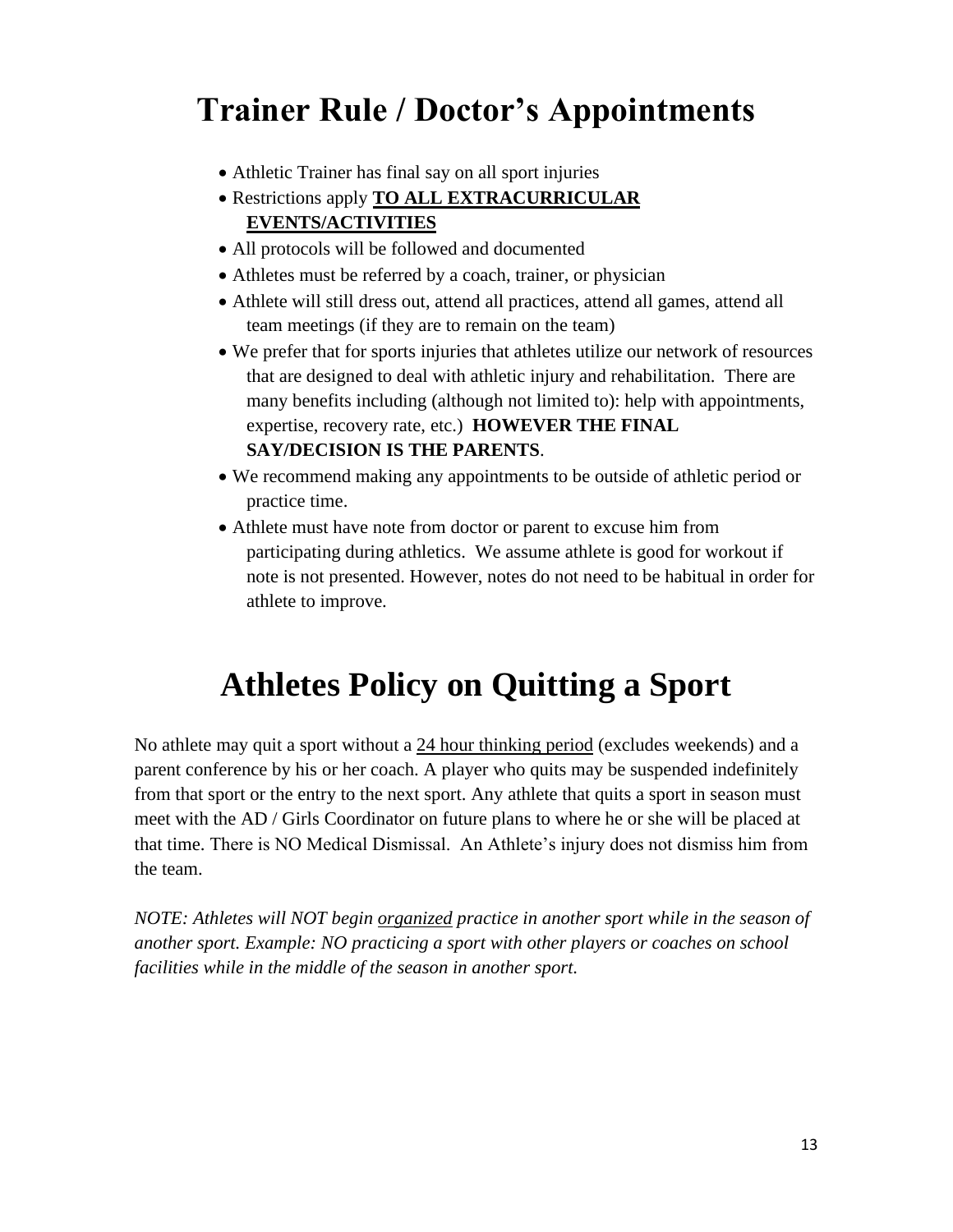### **ANSON ISD ATHLETIC DEPARTMENT SOCIAL MEDIA GUIDELINES**

#### Dear ANSON ISD Student-Athlete:

The ANSON ISD Board of Trustees has approved the following social media and networking guidelines for the AISD Athletic Department. Anson ISD and the Athletic Department recognize and support the studentathletes' rights to freedom of speech, expression, and association, including the use of social networks. In this context, however, each student-athlete must remember that playing and competing for the Anson ISD is a privilege. As a student-athlete, you represent Anson ISD and the community of Anson and you are expected to portray yourself, your team, and the School District in a positive manner at all times.

- Everything you post is public information any text or photo placed online is completely out of your control the moment it is placed online – even if you limit access to your site. Information (including pictures, videos, and comments) may be accessible even after you remove it. Once you post a photo or comment on a social networking site, that photo or comment becomes the property of the site and may be searchable even after you remove it.
- What you post may affect your future. Many employers and college admissions officers review social networking sites as part of their overall evaluation of an applicant. Carefully consider how you want people to perceive you BEFORE you give them a chance to misinterpret your information (including pictures, videos, comments, and posters).
- Similar to comments made in person, the Anson ISD Department of Athletics will not tolerate disrespectful comments and behavior online, such as:
	- $\circ$  Derogatory language or remarks that may harm my teammates or coaches, other Anson student-athletes, teachers, or coaches, and student-athletes, coaches, or representatives of other schools, including comments that may disrespect my opponents.
	- o Incriminating photos or statements depicting violence, hazing, sexual harassment, full or partial nudity, inappropriate gestures, vandalism, stalking, underage drinking, selling, possessing, or using controlled substances, or any other inappropriate behaviors.
	- o Creating a serious danger to the safety of another person or making a credible threat of serious physical or emotional injury to another person.
	- $\circ$  Indicating knowledge of an unreported school or team violation regardless if the violation was unintentional or intentional. In short, do not have a false sense of security about your rights to freedom of speech. Understand that freedom of speech is not unlimited. The online social network sites are NOT a place where you can say and do whatever you want without repercussions. The information you post on a social networking site is considered public information. Protect yourself by maintaining a selfimage of which you can be proud for years to come.

We ask parents/guardians to refrain from posting disparaging comments about students and employees as well. Any disagreements will be handled by following the Anson ISD School Board policy. (Employees have signed a similar Social Media agreement.)

#### **Each student-athlete and their parent or legal guardian must read and sign the agreement below before competing for Anson ISD:**

"I have read, understand and agree to follow the Anson ISD Athletic Social Media policy. I also understand that as a student-athlete, it is my responsibility to not use any form of social media (text messages, Facebook, Twitter, Skype, etc.) to be critical of teammates, coaches, game officials, school administrators, opponents, opposing schools, or any other personnel involved in the athletic program. Furthermore, I understand that a violation of this policy could be cause for suspension or removal from the Anson ISD athletic department."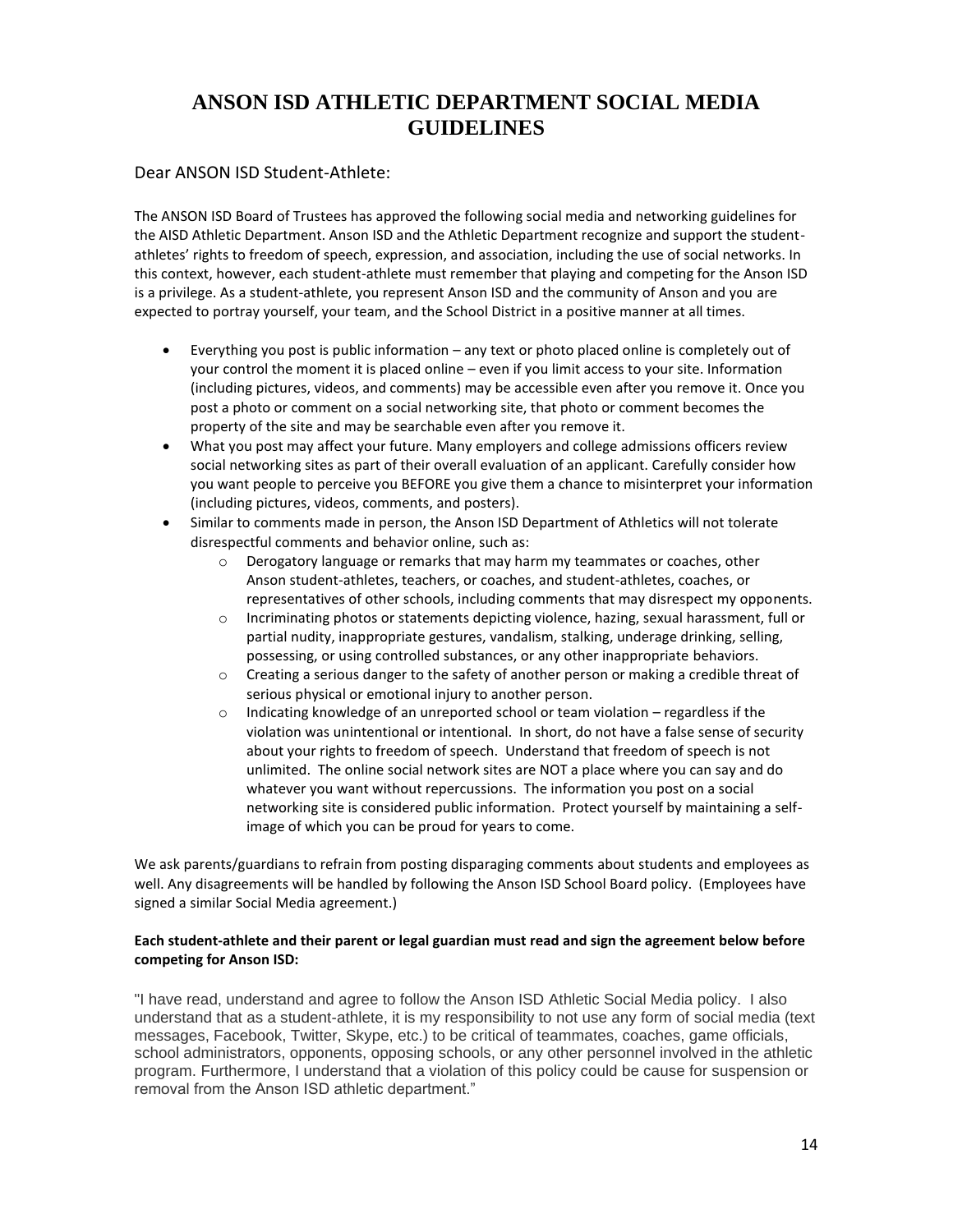# **Alcohol and Drug Use**

The following policies apply to all extracurricular activities in Anson ISD.

### **1. The illegal use of Alcohol, any Controlled Substance, Tobacco, or Vape is prohibited.**

The following penalties will be enforced upon evidence such as but not excluding, an infraction of the law or drug test failure (s).

### **1 st Offense**

**The student will be suspended from participation in all extracurricular activities for 1 week and will complete accountability standards set.** 

### **2 nd Offense**

**The student will be suspended from participation in all extracurricular activities for 2 weeks and will complete accountability standards set.**

### **3 rd Offense**

### **The student will be suspended from all extracurricular activities, including practices, for 1 calendar year from the time of infraction.**

Each infraction carries over from one activity to the next and from year to year throughout the student's enrollment in school. Refusal to complete any assigned consequence in Step 1 will result in the enforcement of Step 2. Activity directors and coaches, in conjunction with AISD administrative staff will investigate all reported violations in accordance with campus guidelines and training.

### **2. If a student commits a serious criminal act, it reflects negatively on all extracurricular activity participants.**

The following consequence, in addition to any other school disciplinary action, will be enforced in the event school personnel have reasonable cause to believe a student has been involved in or the conviction of the commission of a felony offense, as defined by the Texas Penal Code or by Federal law. **The student will be removed from participation in all extracurricular activities for 1 calendar year**